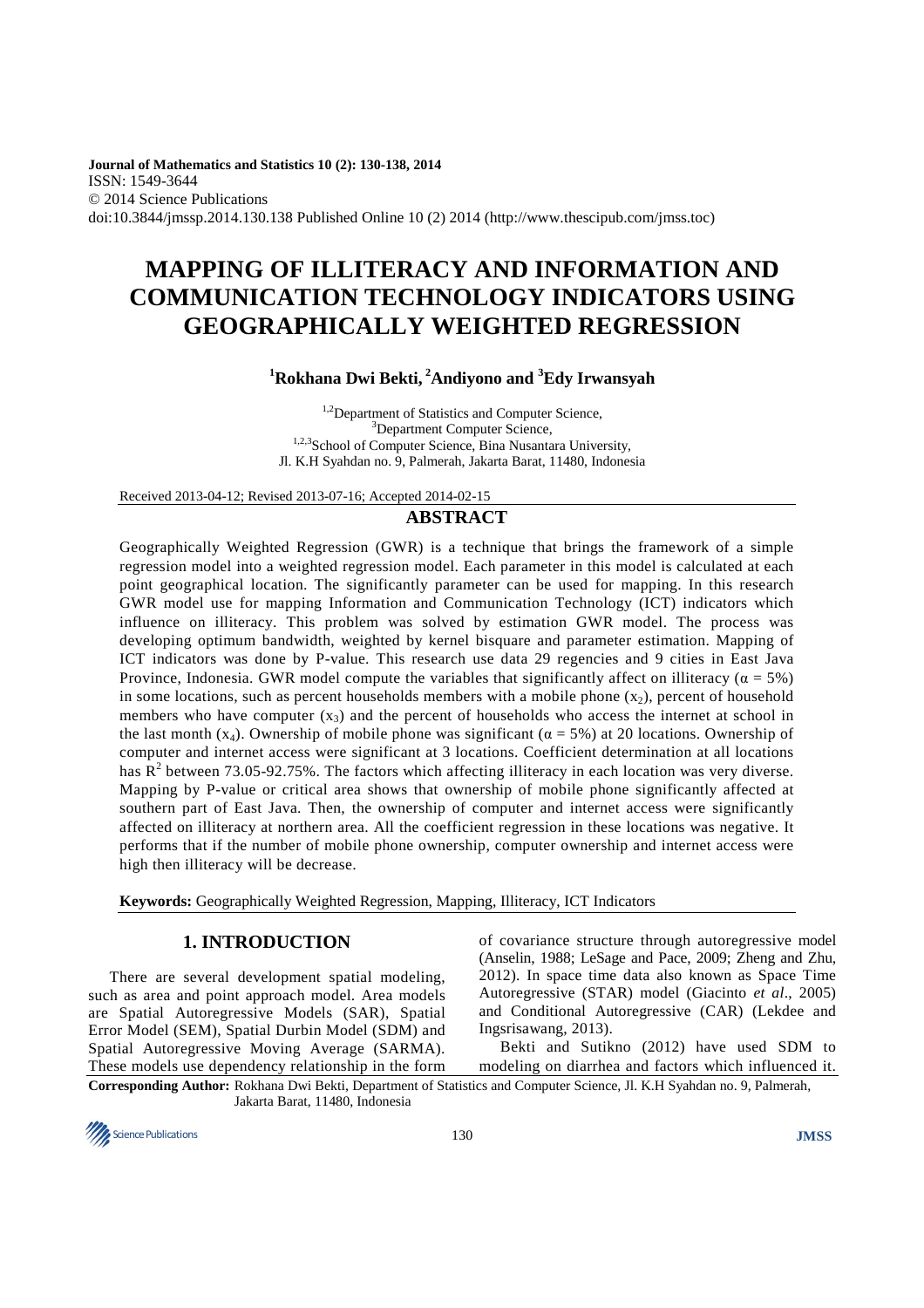Bekti and Sutikno (2010) have modeled the relationship between an assets society with HCI through the SLM and the SEM approach to the area in East Java, Indonesia.

Anselin and Rey (2010) noted that spatial heterogeneity raises even greater methodological issues, because it suggests that any attempt to find universal principles that apply everywhere on the earth's surface is fundamentally problematic. Analysis should focus on estimating, interpreting the inevitable variation in parameters and adopting a methodological position. Local or place-based analysis is more consistent with this position, such as Anselin's LISA (Anselin, 1995) and the Geographically Weighted Regression (Fotheringham *et al*., 2002).

Geographically Weighted Regression (GWR) is a technique that brings the framework of a simple regression model into a weighted regression model. Each parameter in this model is calculated at each point geographical location, so that each point in different geographic location has different regression parameter. GWR also called as method of spatial model based on point area. Another method is Geographically Weighted Poisson Regression (GWPR).

Sarma *et al*. (2011) were used GWR, Ordinary Least Square (OLS) and Geographic Information System (GIS) to evaluate the long‐term trends in agricultural productivity. An important catalyst for better integration of GIS and spatial data analysis for improved interpolation has been the development of local spatial statistical techniques. Spatial analysis and Geographic Information Systems (GIS) are much related. Mapping the spatial distribution can be perform by GIS, such as Ibrahim *et al*. (2012) who perform mapping honeybee plants. GIS are important to perform four basic functions on spatial data: Input, storage, analysis and output. Sarma *et al*. (2011) also noted that GIS can perform predicting and mapping.

Mapping can demonstrate and visualize the spatial analysis. Matthews and Yang (2012) were doing it. It used GWR for mapping the results of local statistics. Matthews and Yang (2012) use parameter estimate and tvalue because the spatial distribution of the parameter estimates must be presented in concert with the distribution of significance. It yields meaningful interpretation of results. Cho *et al*. (2009), Sarma *et al*. (2011) also represents a major improvement in visualizing GWR results, respectively use mapping of

extreme coefficient in housing research and residuals in spatial distribution of precipitation and crop yields. Another methods for illustrate spatial relationships is by 'K'luster Analysis by Tree Edge Removal (SKATER). This method calculating based on clustering analysis then illustrates it on mapping, such as research by Rachmawati and Bekti (2013).

This research performs GWR for modeling in education problems in East Java Indonesia. Education is one of primary need to improve the community quality of life and welfare. The rate of illiteracy is one indicator of the level of education. Central Bureau of Statistics Indonesia noted that in 2010, there were 7,09% illiterate people which aged over 15 years. This number was decreased from 2009. In 2010, East Java Province has the higher percent illiterate people than other province in Java and Sumatera Island. This number was 11,66% illiterate people which aged over 15 years, 2,39% people aged 15-44 years and 26,22% people aged over 44 years.

The development of Information and Communication Technology (ICT) is one factor that influence on illiteracy. It has an impact on education, especially in learning and education. Central bureau of statistics Indonesia noted that it has some indicators, such the ownership of fixed-line telephone, mobile phone, computer and internet access. D'Silva *et al*. (2011) was shown that ICT is an important mechanism to further boost rural development in Malaysia. Then, Astiwi (2011) was show that there are some activities to decrease illiteracy in East Java Indonesia, such as community literacy movement. The activity is a improve library management to more interesting, such as using a computer with software literacy lessons.

Some regencies and cities in East Java have almost the same characteristics in among neighboring and adjacent regencies or cities. For example, Madura Island has the high percent illiterate people. Bondowoso Regency, Situbondo and Probolinggo Regency which adjacent with Madura Island have high percent illiterate people too. It shows that there is an influence factor or spatial locations.

To get spatial relathionship between illiteracy and ICT indicators in East Java Province Indonesia, this research was modelling these variable by GWR. This method calculate parameter at each point location. It also has done mapping ICT indicators which influence in every regencies and cities area.

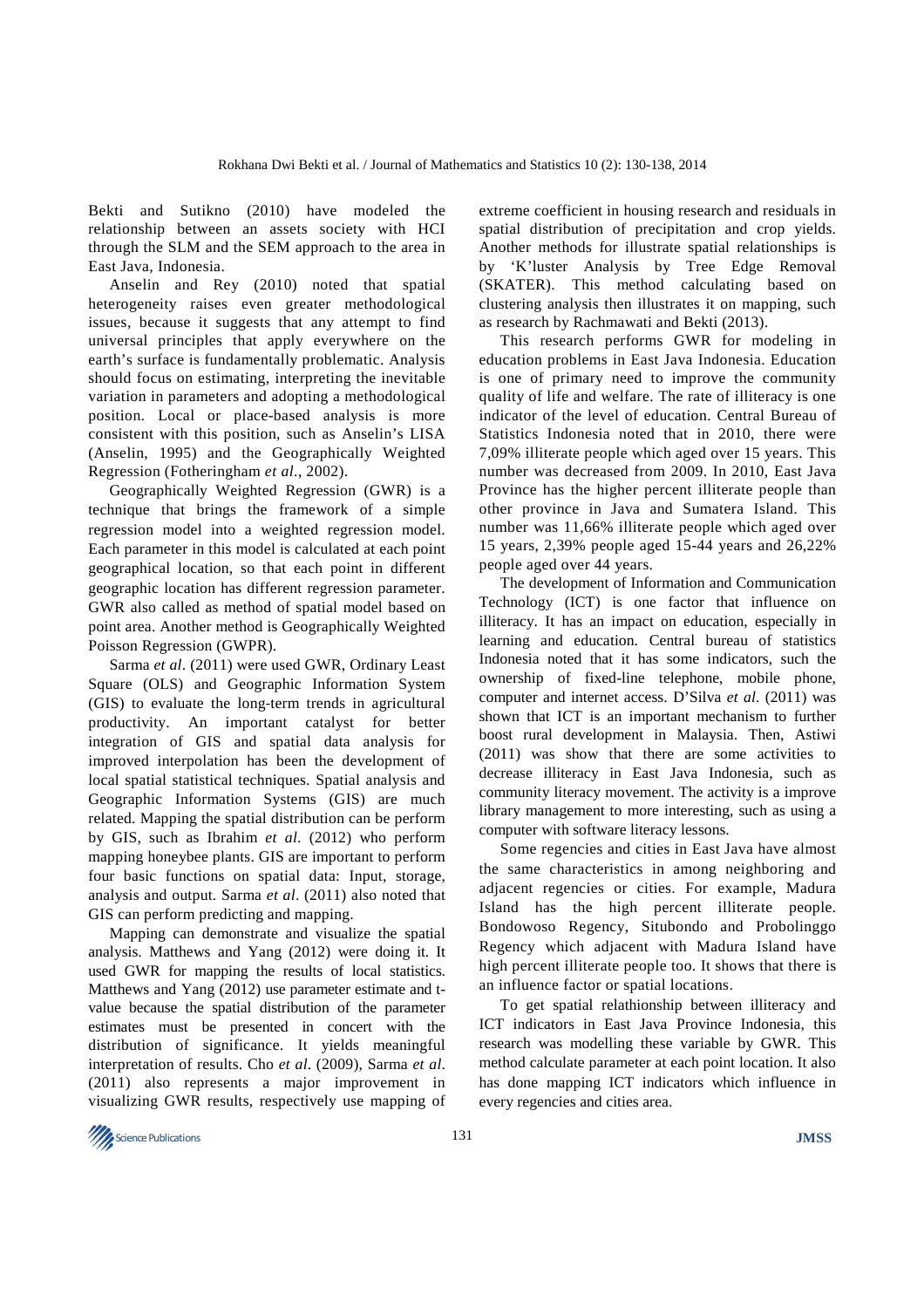#### **2. MATERIALS AND METHODS**

#### **2.1. Geographically Weighted Regression (GWR)**

GWR method is a technique that brings the framework of a simple regression model into a weighted regression model (Fotheringham *et al*., 2002). It was introduced to the geography literature by Brunsdon *et al*. (1996). This model is the locally linear regression. It based on non-parametric technique of locally weighted regression developed in statistics for curve fitting and smoothing applications (Fischer and Getis, 2010). It yields parameter estimations which localized to each point or the location where data is collected. The dependent variable is predicted by each independent variable which coefficient regression depends on the location where the data is observed.

Each parameter will be estimated at each point of the geographical location so that each point of geographic location has the different parameter estimation. This will give a variation on the regression parameter values in a set geographical area. If the parameters estimation in each location is constant, the GWR models are called global models. This means that each location have the same model.

The general function of GWR model is in (1):

$$
y_{i} = \beta_{0}(u_{i}, v_{i}) + \sum_{k=1}^{p} \beta_{k}(u_{i}, v_{i}) x_{ik} + \varepsilon_{i}
$$
 (1)

Where:

$$
y_i
$$
 = Dependent variable at locations i-th (i = 1, 2, ..., +n)

$$
x_{ik}
$$
 = Independent variable k at location i-th (i = 1,  
2, ..., n)

 $(u_i, v_i)$  $=$  Coordinate of longitude and latitude at location i-th

 $\beta_k$  (u<sub>i</sub>, v<sub>i</sub>) = Parameter estimation k-th at location i-th εi  $=$  Error, IIDN( $0,\sigma^2$ )

Matrix from of  $(1)$  is Equation  $(2 \text{ and } 3)$ :

$$
y = (\beta \otimes X)I + \varepsilon \tag{2}
$$

Estimation parameter in location i-th by Weighted Least Square in (2) show as in (3):

$$
\hat{\beta}(i) = \left(X^{\mathrm{T}}W(i)X\right)^{-1}X^{\mathrm{T}}W(i)y\tag{3}
$$

where, X is matrix variable independent**, y** is vektor dependent variable and W(i) is weighted matrix:

**Science Publications JMSS JMSS JMSS** 

$$
X = \begin{bmatrix} 1 & x_{11} & x_{12} & \cdots & x_{1k} \\ 1 & x_{21} & x_{22} & \cdots & x_{2k} \\ \vdots & \vdots & \vdots & \ddots & \vdots \\ 1 & x_{n1} & x_{n2} & \cdots & x_{nk} \end{bmatrix}
$$

$$
y = [y_1, y_2, \dots y_n]^T
$$

$$
W(i) = \begin{bmatrix} W_{i1} & 0 & \cdots & 0 \\ 0 & W_{i2} & \cdots & 0 \\ \vdots & \vdots & \vdots & \vdots \\ 0 & 0 & \cdots & W_{in} \end{bmatrix}
$$

$$
\beta = \begin{bmatrix} \beta_0(u_1, v_1) & \beta_1(u_1, v_1) & \cdots & \beta_p(u_1, v_1) \\ \vdots & \vdots & \vdots & \vdots \\ 0 & \cdots & \cdots & \cdots \\ \beta_0(u_n, v_n) & \beta_1(u_n, v_n) & \cdots & \beta_p(u_n, v_n) \end{bmatrix}
$$

#### **2.2. Weighted**

Weighted is show the neighboring relationship among locations on the model. It is important because it represents the weighted value of the location of the observation data with one another so that need accuracy weighting method. There are several weight functions (Fotheringham *et al*., 2002) such us Inverse distance function, Kernel Gauss function and Kernel Bisquare function. In this research was use Kernel Bisquare function in (4). It gives weight value zero when the location j is at or beyond the radius b of the location *i*. Whereas if the location *j* is within the radius b, then it will get weight following the bi-square function:

$$
w_{j}(u_{i}, v_{i}) = \begin{cases} [1 - (d_{ij}/b)^{2}]^{2}, & jikad_{ij} < b \\ 0, & jikad_{ij} \ge b \end{cases}
$$
 (4)

### **2.3. Bandwidth**

Bandwidth is a measure of the distance weighting function and the extent of the influence of location to others. It noted as b in Equation (4). Theoretically the bandwidth is a circle with radius b from the center point location. It is used as the basis for determining the weight of each observation on the regression model on the site. For the observations are located close to the location i will be more influential in shaping the model parameters on the location i.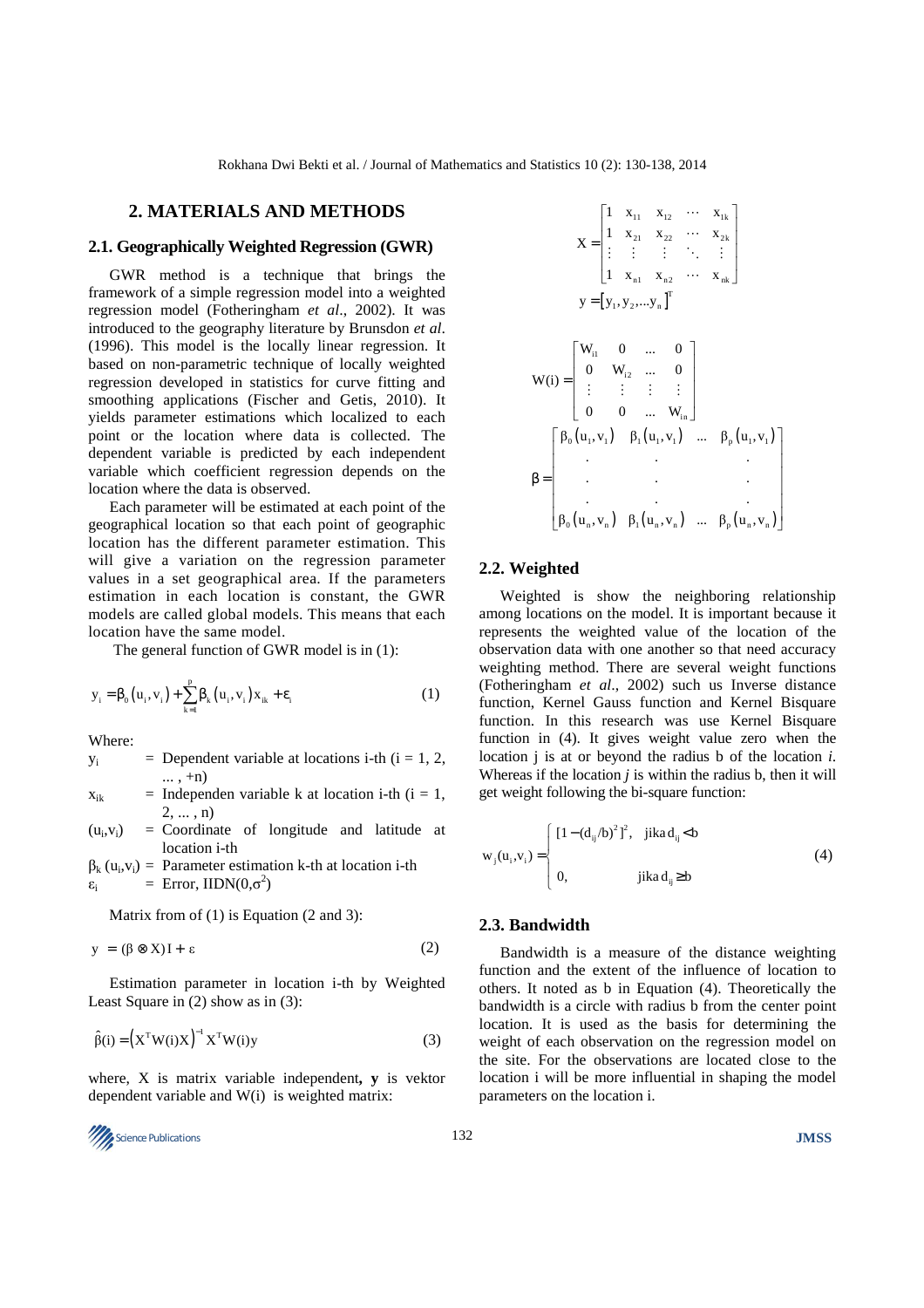#### **2.4. Data and Variable**

This study use data 29 regencies and 9 cities in East Java province, Indonesia (**Fig. 1**). The data source was from National Social and economic survey (Susenas), Central Bureau of Statistics Indonesia (BPS) in 2009.

The independent variables are ICT indicators. These indicators were obtained from National Social and economic survey (Susenas) by BPS, consist of percent of households which have fixed-line telephone  $(x_1)$ , percent households members which have mobile phone  $(x_2)$ , percent of household members who have a computer  $(x_3)$ and the percent of households who access the internet at school in the last month  $(x_4)$ . The dependent variable is rate of illiteracy in each district (ABH).

The spatial pattern of ABH distribution was presented in **Fig. 2**. It can be seen that ABH can be grouped into five major groups, namely under 7, 7-13, 13-18, 18-23 and over 23%. It was recorded that 8 of 9 regional cities have ABH included in group 1, such as Batu, Surabaya, Mojokerto, Kediri, Pasuruan, Madiun, Malang and regency of Blitar. Probolinggo Regency was the only city included in the second group ABH, with 7.08%. Almost all regency's have ABH higher than the city area. There are only two regencies were included in group 1, such as Sidoarjo Regency (2.94%) and Gresik (5.17%).

In group 2 are Tulungagung Regency, Mojokerto, Trenggalek, Kediri, Jombang, Blitar, Pacitan, Magetan, Malang, Pasuruan, Nganjuk and regency of Madiun. In group 3, there are Banyuwangi regency, Lamongan, Tuban, Ponorogo, Bojonegoro, Jember, Lumajang, Ngawi and regency of Pamekasan. Regency in group 4 including Situbondo, Bondowoso, Probolinggo, Sumenep and Bangkalan. Numbers location on group 5 only covers one district only. It was Sampang which ABH at 28.44%. It can be said that Sampang has largest ABH in East Java Province. Ngawi, Bojonegoro, Tuban and Lamongan Regency were examples of locations that are close together and have the same characteristics of ABH. Thus, one can say there are cases autocorrelation factors or spatial location of ABH at these locations.

#### **2.5. Analysis**

The steps for analysis and mapping were developing optimum bandwidth by cross validation, weighted, GWR model and mapping P-value from the GWR parameter estimation. It uses spgwr and spdep package in R (Bivand *et al*., 2008).



**Fig. 1.** Map of East Java Province, Indonesia

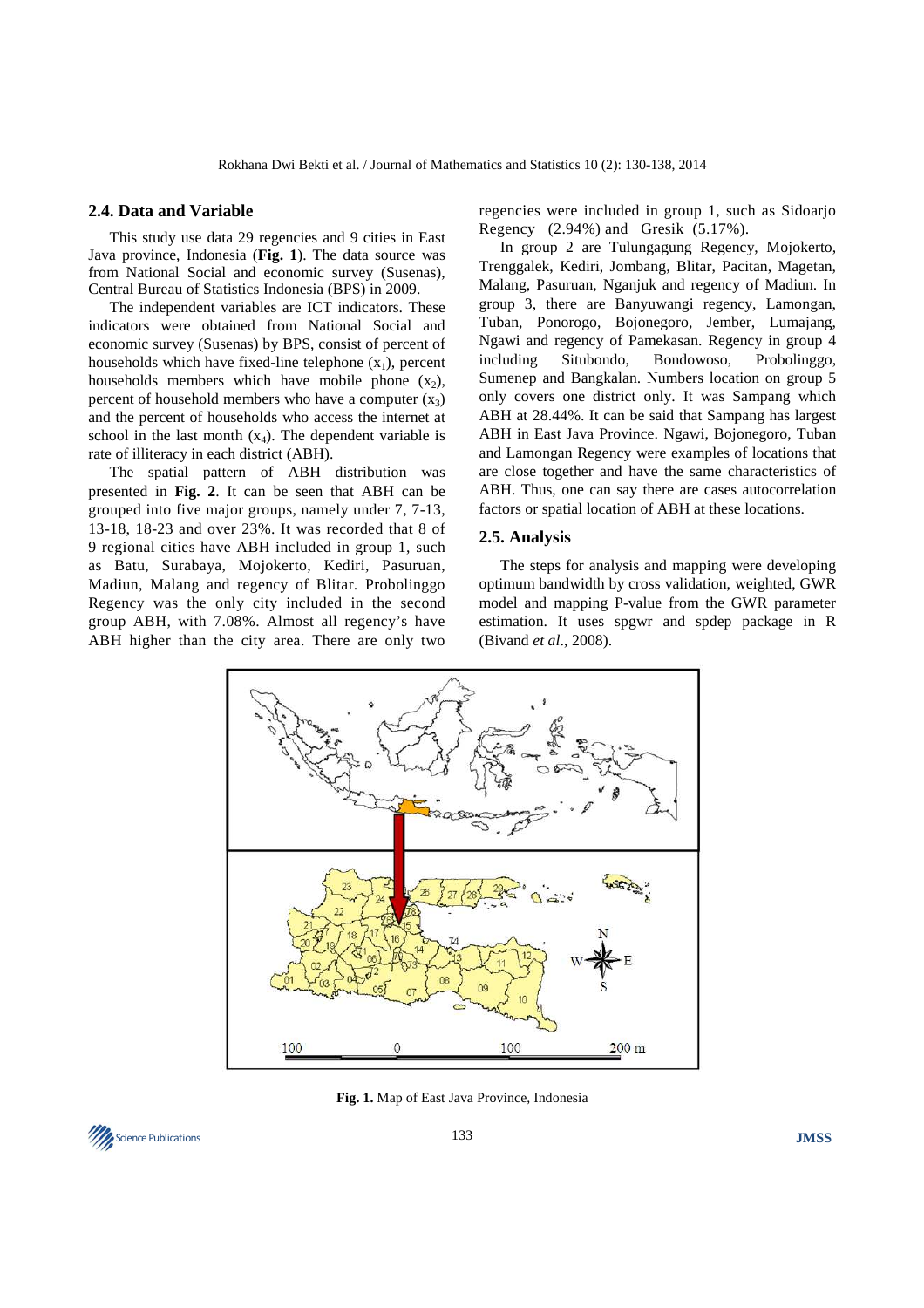

**Fig. 2.** The pattern of ABH

#### **3. RESULTS**

The first step was developing optimum bandwidth. **Table 1** shows the optimum bandwidth in 29 regencies and 9 cities. Bandwidth has the function to determine the weight of a location to another location that is used as the center. For example, Sampang Regency which was the highest ABH has bandwidth value 1.2903. It shows the area around within a radius of  $1.2903^{\circ}$  from Sampang be considered as affecting the location of the Sampang. Locations which closed to the center area will be getting a big influence from this central area. The high bandwidth was 2,1924 at Banyuwangi and the smallest was 0,7976 at Kediri.

The next step was found the weighted for the surrounding area in every location. Following the previous example with Sampang district center, the area within a bandwidth  $1.2903^{\circ}$  will be assigned weights that follow the kernel Bi-square function and the area outside the radius will be affected is very small and will be given a weight of zero.

Formula to assigned weighted in Sampang based on formula (4) is:

$$
w_{j}(u_{i}, v_{i}) = \begin{cases} [1 - (d_{ij}/1, 2903)^{2}], & \text{if } d_{ij} < 1, 2903 \\ 0, & \text{if } d_{ij} \ge 1, 2903 \end{cases}
$$

The results of weighted calculation for Sampang as the center area are presented in **Table 2**.

Results of estimation parameter in GWR can be seen in **Table 3**. The factors which affecting ABH in each locations was very diverse.



**Note:** Marked (\*) is city and the other (not be marked) is regency

**Table 2.** Weighted for Sampang

| Location    | $d_{ii}$ | $W_i$ | Location     | $d_{ii}$ | $W_i$ |
|-------------|----------|-------|--------------|----------|-------|
| Pacitan     | 2,551    | 0     | Magetan      | 2,221    | 0     |
| Ponorogo    | 2,181    | 0     | Ngawi        | 2,188    | 0     |
| Trenggalek  | 2,172    | 0     | Bojonegoro   | 1,703    | 0     |
| Tulungagung | 1,926    | 0     | Tuban        | 1,611    | 0     |
| Blitar      | 1,784    | 0     | Lamongan     | 1,203    | 0,110 |
| Kediri      | 1,526    | 0     | Gresik       | 0,966    | 0,324 |
| Malang      | 1,357    | 0,023 | Bangkalan    | 0,573    | 0,720 |
| Lumajang    | 1,118    | 0.180 | Sampang      | 0,248    | 0,944 |
| Jember      | 1,175    | 0,132 | Pamekasan    | 0        | 1     |
| Banyuwangi  | 1,479    | 0     | Sumenep      | 0.383    | 0,869 |
| Bondowoso   | 0,981    | 0.310 | Kediri*      | 1,670    | 0     |
| Situbondo   | 0,916    | 0,376 | Blitar*      | 1,715    | 0     |
| Probolinggo | 0,821    | 0,475 | Malang*      | 1,257    | 0,074 |
| Pasuruan    | 0,953    | 0,337 | Probolinggo* | 0.765    | 0.533 |
| Sidoarjo    | 0,892    | 0,401 | Pasuruan*    | 0,837    | 0,458 |
| Mojokerto   | 1,248    | 0.080 | Mojokerto*   | 1,112    | 0.184 |
| Jombang     | 1,328    | 0,035 | Madiun*      | 2,046    | 0     |
| Nganjuk     | 1,649    | 0     | Surabaya*    | 0,808    | 0,489 |
| Madiun      | 1,935    | 0     | Batu*        | 1,272    | 0,065 |

**Note:** Marked (\*) is city and the other (not be marked) is regency

For example in Sampang Regency, factors that affect ABH with  $\alpha = 10\%$  are the percent of households who have computer and the percent of households who access the internet at school in the last month. GWR models in Sampang based on Equation (1) is:

 $y_{\text{samples}} = 21,076 - 0,315x_1 + 0,094x_2 - 0,575x_3 - 1,024x_4$ 

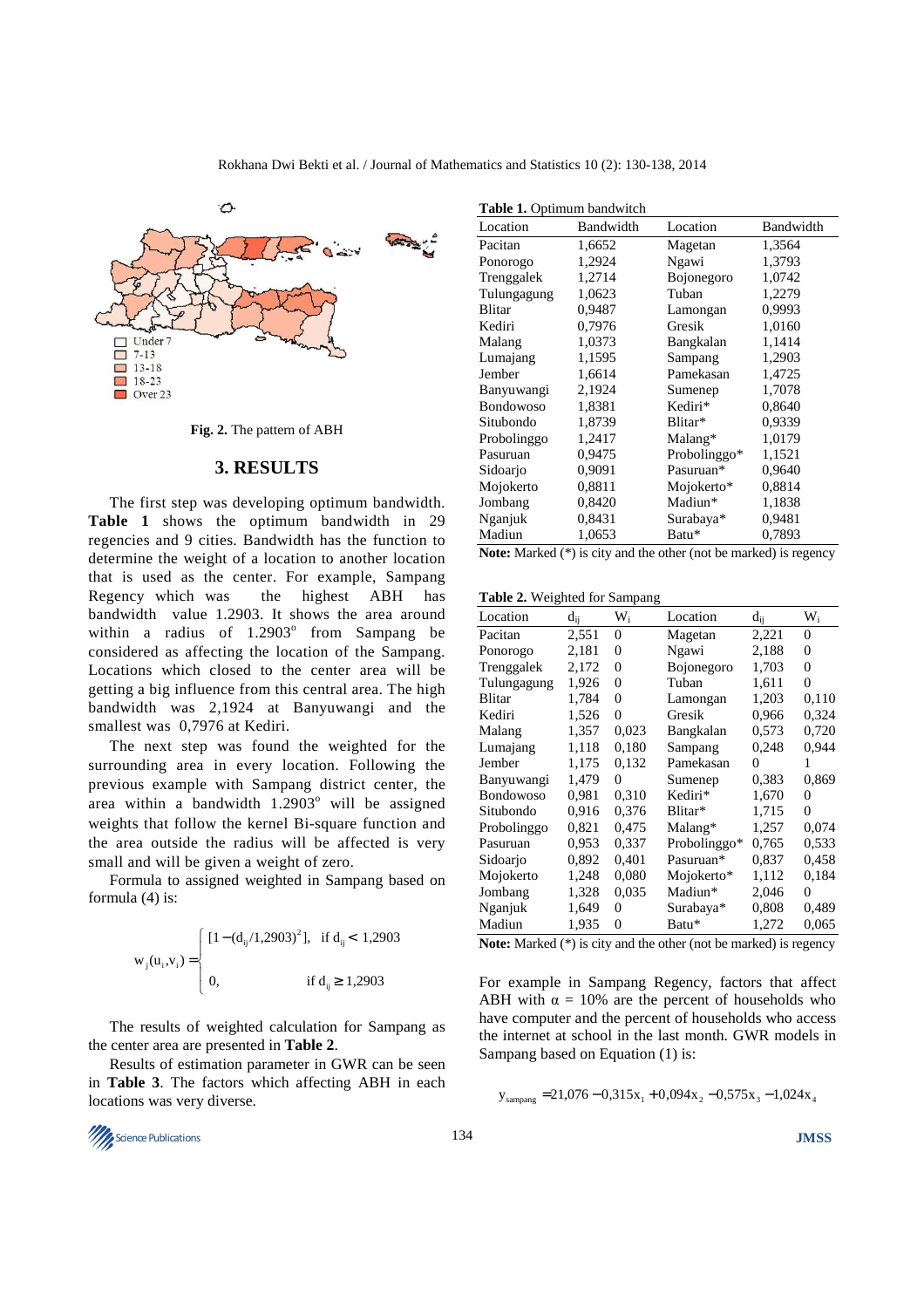| Location      | $b_0$  | b <sub>1</sub> | $\cup$ $\cup$ $\cup$<br>b <sub>2</sub> | b <sub>3</sub> | $-4($<br>$b_4$ | ۰۰14<br>$R^2$ |
|---------------|--------|----------------|----------------------------------------|----------------|----------------|---------------|
| Pacitan       | 33,163 | 0,143          | $-0,435*$                              | $-0,074$       | 0,221          | 73,05         |
| Ponorogo      | 34,046 | 0,153          | $-0,449*$                              | $-0,069$       | 0,167          | 76,78         |
| Trenggalek    | 34,427 | 0,159          | $-0.471*$                              | $-0,046$       | 0,309          | 74,24         |
| Tulungagung   | 33,892 | 0,157          | $-0.465*$                              | $-0,022$       | 0,245          | 78,28         |
| <b>Blitar</b> | 33,377 | 0,150          | $-0.454*$                              | $-0,001$       | 0,157          | 82,46         |
| Kediri        | 26,384 | 0,179          | $-0,264$                               | $-0,323$       | $-0,266$       | 92,75         |
| Malang        | 32,677 | 0,178          | $-0,428*$                              | $-0,029$       | $-0,007$       | 85,65         |
| Lumajang      | 36,954 | 0,547          | $-0,489*$                              | $-0,454$       | 0,200          | 90,56         |
| Jember        | 33,757 | 0,151          | $-0,337*$                              | $-0,290$       | $-0,124$       | 90,58         |
| Banyuwangi    | 32,581 | 0,134          | $-0,288*$                              | $-0,308$       | $-0,413$       | 89,65         |
| Bondowoso     | 31,125 | 0,000          | $-0,225*$                              | $-0,285$       | $-0,540$       | 88,99         |
| Situbondo     | 30,400 | $-0.039$       | $-0,191**$                             | $-0,312$       | $-0.631$       | 88,18         |
| Probolinggo   | 31,792 | $-0,103$       | $-0,271*$                              | $-0,148$       | $-0,134$       | 89,91         |
| Pasuruan      | 28,512 | 0,189          | $-0,296*$                              | $-0,170$       | $-0,411$       | 84,70         |
| Sidoarjo      | 19,719 | 0,094          | $-0,073$                               | $-0,349$       | $-0,852**$     | 83,11         |
| Mojokerto     | 23,183 | 0,241          | $-0.187$                               | $-0,370$       | $-0,626$       | 85,85         |
| Jombang       | 26,017 | 0,152          | $-0,287**$                             | $-0,111$       | $-0,333$       | 84,26         |
| Nganjuk       | 30,875 | 0,175          | $-0,367*$                              | $-0,193$       | $-0,109$       | 90,60         |
| Madiun        | 32,795 | 0,165          | $-0.402*$                              | $-0,164$       | $-0.031$       | 83,13         |
| Magetan       | 31,963 | 0,152          | $-0.389*$                              | $-0,164$       | 0,014          | 78,54         |
| Ngawi         | 30,292 | 0,155          | $-0,341*$                              | $-0,249$       | $-0,110$       | 80,60         |
| Bojonegoro    | 27,063 | 0,170          | $-0,254$                               | $-0,388$       | $-0,311$       | 88,52         |
| Tuban         | 23,632 | 0,173          | $-0,165$                               | $-0,497$       | $-0,496$       | 88,33         |
| Lamongan      | 19,958 | 0,269          | $-0,080$                               | $-0,590*$      | $-0.845**$     | 86,71         |
| Gresik        | 16,547 | 0,163          | 0,043                                  | $-0,676*$      | $-1,129*$      | 86,27         |
| Bangkalan     | 18,412 | $-0,058$       | 0,131                                  | $-0,816*$      | $-1,311*$      | 87,09         |
| Sampang       | 21,076 | $-0.315$       | 0,094                                  | $-0,575**$     | $-1,024**$     | 86,79         |
| Pamekasan     | 25,058 | $-0,315$       | 0,005                                  | $-0,460$       | $-0,847$       | 86,59         |
| Sumenep       | 26,115 | $-0,302$       | $-0.008$                               | $-0,504$       | $-0,759$       | 84,20         |
| Kediri*       | 33,146 | 0,154          | $-0.440*$                              | $-0,013$       | 0,019          | 88,08         |
| Blitar*       | 31,378 | 0,123          | $-0.418**$                             | 0,017          | 0,090          | 83,01         |
| Malang*       | 30,873 | 0,181          | $-0,393*$                              | $-0,039$       | $-0,104$       | 83,51         |
| Probolinggo*  | 30,213 | $-0,200$       | $-0.232*$                              | $-0,073$       | $-0,259$       | 89,21         |
| Pasuruan*     | 27,079 | 0,037          | $-0,216**$                             | $-0,168$       | $-0,573$       | 86,19         |
| Mojokerto*    | 19,657 | 0,168          | $-0,126$                               | $-0,307$       | $-0,658$       | 80,16         |
| Madiun*       | 32,306 | 0,159          | $-0,393*$                              | $-0.169$       | $-0.018$       | 80,99         |
| Surabaya*     | 17,599 | 0,068          | 0,043                                  | $-0,599**$     | $-1,124*$      | 85,71         |
| Batu*         | 24,564 | 0,170          | $-0,255$                               | $-0,153$       | $-0,416$       | 81,77         |

**Table 3.** Parameter estimation in geographically weighted regression  $y_i = b_0(u_i, v_i) + b_1(u_i, v_i)$   $x_{i1} + b_2(u_i, v_i) + x_{i2} + b_3(u_i, v_i) + x_{i3} + b_4(u_i, v_i) + x_{i4}$ 

**Note**: (\*) shows the significant at  $\alpha = 5\%$  with t<sub>( $\alpha$ 2; 24,505)</sub> = 2,0638, (\*\*) shows the significant at  $\alpha$ =10%, with t<sub>( $\alpha$ 2; 24,505)</sub> = 1,7108; In location column, marked (\*) is city and the other (not be marked) is regency

In general, the variables that significantly affect on ABH  $(\alpha = 5\%)$  in some locations are percent households members with a mobile phone  $(x_2)$ , percent of household members who have a computer  $(x_3)$  and the percent of households who access the internet at school in the last month  $(x_4)$ . It used the critical value  $t_{(0,05;24,505)} = 2,0638$ .

Percent households members with a mobile phone (x<sub>2</sub>) significant with  $\alpha = 5\%$  at 20 locations. Percent of household members who have a computer  $(x_3)$  and percent of households who access the internet at school

in the last month  $(x_4)$  significant each one at 3 locations. Coefficient determination  $(R^2)$  indicates how much variance that can be explained by ICT indicators to ABH. In GWR parameter estimation, all locations have  $R^2$  between 73.05 and 92.75%.

#### **4. DISCUSSION**

The results of GWR model was shown that ICT indicator, such as ownership of mobile phone, computer and internet access were significant

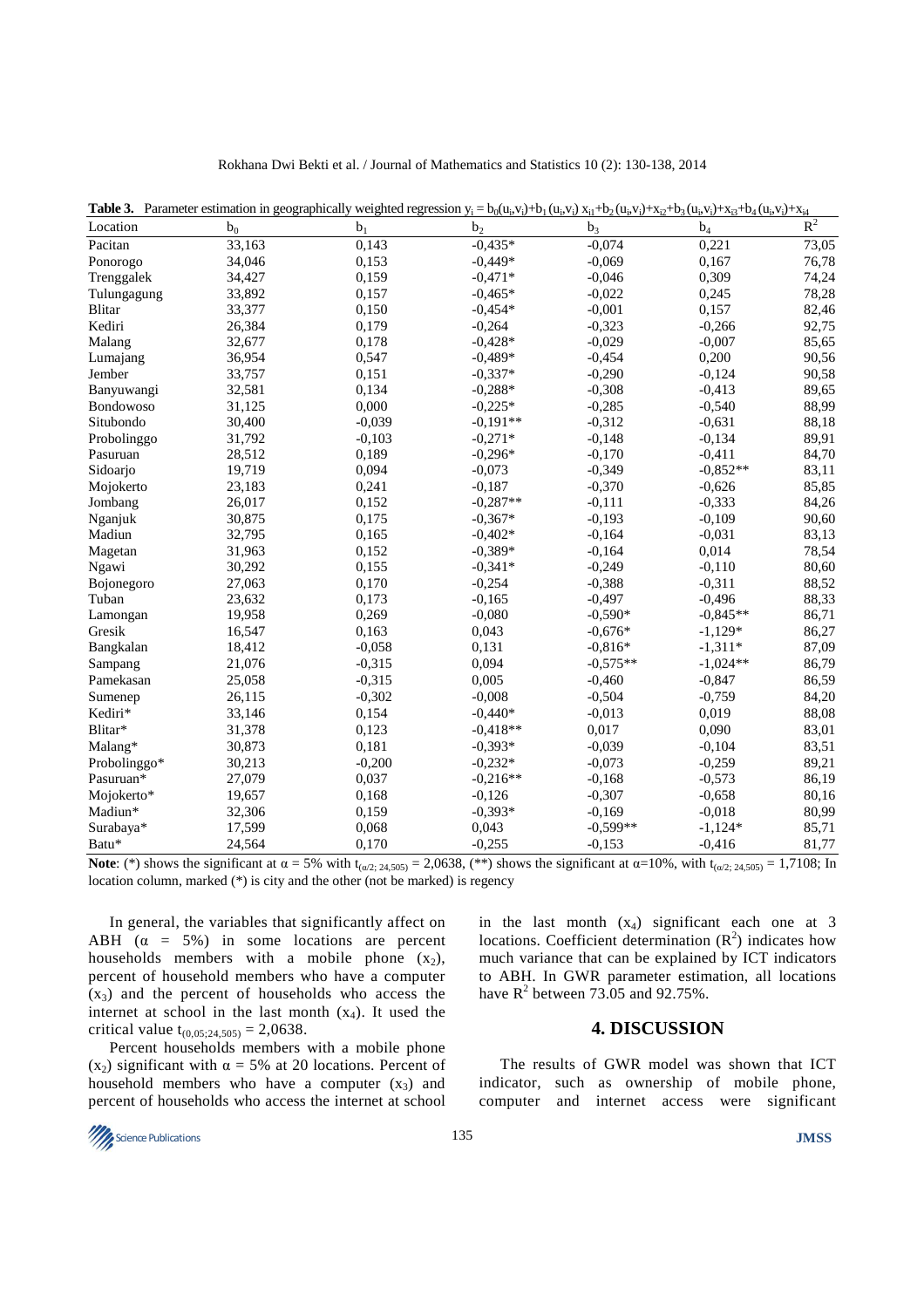influenced on illiteracy. This session discuss about mapping ICT indicators which influence in every regencies and cities area. **Figure 3** illustrates it. Significance is shows by P-value which illustrates by different point colors at each location. It reference from Mathews and Yang (2012).

**Figure 3a** shows P-value of percent of households which have fix-line phone. As discussed in the previous discussion, it does not significantly affect ABH on  $\alpha$  of 5 or 10%. This is evident from the results of the mapping that shows none of the area that have P-value below 0.05. However, these variables are still significant effect on α lest than 31% in 3 regencies on the Madura Island (Sampang, Pamekasan and Regency of Sumenep), also Lumajang and Regency of Lamongan.

About ownership of mobile phone (**Fig. 3b**), southern part of East Java Province has a P-value less than 0.05. It can be concluded that this factor significantly affected on ABH at these locations. All the coefficient regression from GWR model in these locations is negative. It performs that if the number of mobile phone ownership is high then ABH will decrease. In contrast to its location in the north, this location has a P-value values above 0,05, which means the level of ABH in these areas is not affected in α 0.05.

Generally, ownership of computer (**Fig. 3c**) significantly affected on ABH at northern of East Java. It is inversely if compared in southern location. Northern area has a P-value less than 0.1. All the coefficient regression from GWR model in these locations is negative. It performs that if the number of computer ownership is high then ABH will decrease. This condition also happens for internet access (**Fig. 3d**).



**Fig. 3.** Mapping of factors which affect on ABH (a) Percent of households which have fix-line phone (b) percent household's members which have mobile phone, (c) percent of household members who have a computer and (d) the percent of households who access the internet at school in the last month

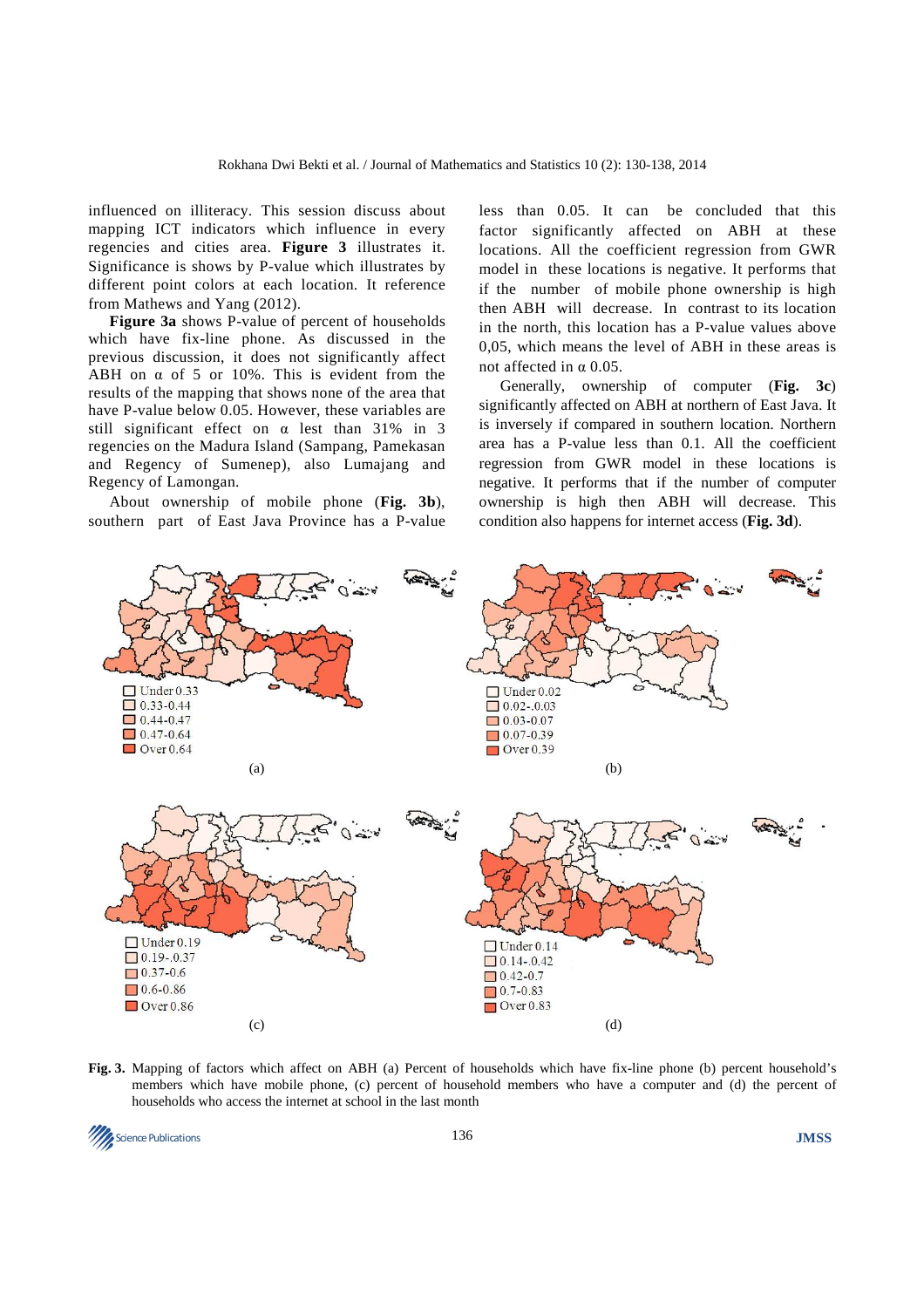The GWR model was show that there is spatial effect on illiteracy cases. It appropriate with research from Firmansyah and Sutikno (2011) which use Spatial Autoregressive (SAR) and Spatial Error Model (SEM). The results was there is also spatial effect on illiteracy model, which the independent variable is population and education. Also Lailiyah and Purhadi (2012) were use Geographically Weighted Ordinal Logistic regression (GWOLR). Computer facility also support for decrease illiteracy (Astiwi, 2011). In GWR model, variable percent of households member who have a computer is significance at some locations.

## **5. CONCLUSION**

Geographically Weighted Regression (GWR) model was show that ICT indicators which affecting ABH in each locations was very diverse. In general by  $\alpha = 5\%$ and  $\alpha = 10\%$ , these were percent households members with a mobile phone  $(x_2)$ , percent of household members who have a computer  $(x_3)$  and the percent of households who access the internet at school in the past month  $(x_4)$ . Significantly parameter in GWR can be used for mapping of relationship between ICT indicators and illiteracy in East Java Province. Significance is shows by P-value or critical area.

The ownership of home phone does not significantly affect ABH on  $\alpha$  of 5% or 10%. However, these variables are still significant effect on  $\alpha$  lest than 31% in some regencies at north of East Java. About ownership of mobile phone significantly affected at southern part of East Java. Then, the ownership of computer and internet access were significantly affected on ABH at northern area. All the coefficient regression from GWR model in these locations is negative. It performs that if the number of mobile phone ownership, computer ownership and internet access were high then ABH will be decrease.

## **6. REFERENCES**

- Anselin, L. and S.J. Rey, 2010. Perspectives on Spatial Data Analysis. 1st Edn., Springer, Berlin, ISBN-10: 642019757, pp: 290.
- Anselin, L., 1988. Spatial Econometrics: Methods and Models. Ist Edn., Kluwer Academic Publishers, Netherlands, ISBN-10: 9024737354, pp: 304.
- Anselin, L., 1995. Local Indicators of Spatial Association (LISA). Geograph. Anal., 27: 93-116. DOI: 10.1111/j.1538-4632.1995.tb00338.x
- Astiwi, P.T., 2011. Improved capability information as literate complete library base future development globalization in information. Visi Pustaka, 13: 11- 18.
- Bekti, R.D. and Sutikno, 2010. Spatial Modeling for Relationship between poverty and asset society in East Java Community to Supply requirement food. Proceedings of the National Conference of Pasca Sarjana X. Pasca, (PSP' 10).
- Bekti, R.D. and Sutikno, 2012. Spatial durbin model to identify influential factors of diarrhea. J. Math. Stat., 8: 396-402. DOI: 10.3844/jmssp.2012.396.402.
- Bivand, R.S., E.J. Pebesma and V.G. Rubio, 2008. Applied Spatial Data Analysis with R. 1st Edn., Springer, New York. ISBN-10: 0387781706, pp: 374.
- Brunsdon, C., A.S. Fotheringham and M. Charlton, 1996. Geographically weighted regression: A method for exploring spatial nonstationarity. Geograph. Anal., 28: 281-298. DOI: 10.1111/j.1538- 4632.1996.tb00936.x
- Cho, S.H., D.M. Lambert, S.G. Kim and S.H. Jung, 2009. Extreme coefficients in geographically weighted regression and their effects on mapping. GISci. Remote Sens., 46: 273-288. DOI: 10.2747/1548-1603.46.3.273
- D'Silva, J.L., B.A. Samah, H.A.M. Shaffril, M.A. Hassan and M. Badsar, 2011. Determinants of attitude towards information and communication technology usage among rural administrators in using structural equation modeling. Am. J. Applied Sci., 8: 481-485. DOI: 10.3844/ajassp.2011.481.485
- Firmansyah, B.E and Sutikno, 2011. Modeling and Mapping Illiteracy in East Java by Spatial Modeling. Unpublished theses for the degree of Graduate of Statistics Department, ITS Surabaya, Indonesia.
- Fischer, M.M. and A. Getis, 2010. Handbook of Applied Spatial Analysis: Software Tools, Methods and Applications. 1st Edn., Springer, New York, ISBN-10: 3642036473, pp: 826.
- Fotheringham, A.S., C. Brunsdon and M. Charlton, 2002. Geographically Weighted Regression: The Analysis of Spatially Varying Relationships. 1st Edn., John Wiley and Sons, New York, ISBN: 0471496162, pp: 284.
- Giacinto, D.V., I. Dryden, L. Ippoliti. and L. Romagnoli, 2005. Linear smoothing of noisy spatial temporal series. J. Math. Stat., 1: 309-321. DOI: 10.3844/jmssp.2005.309.321